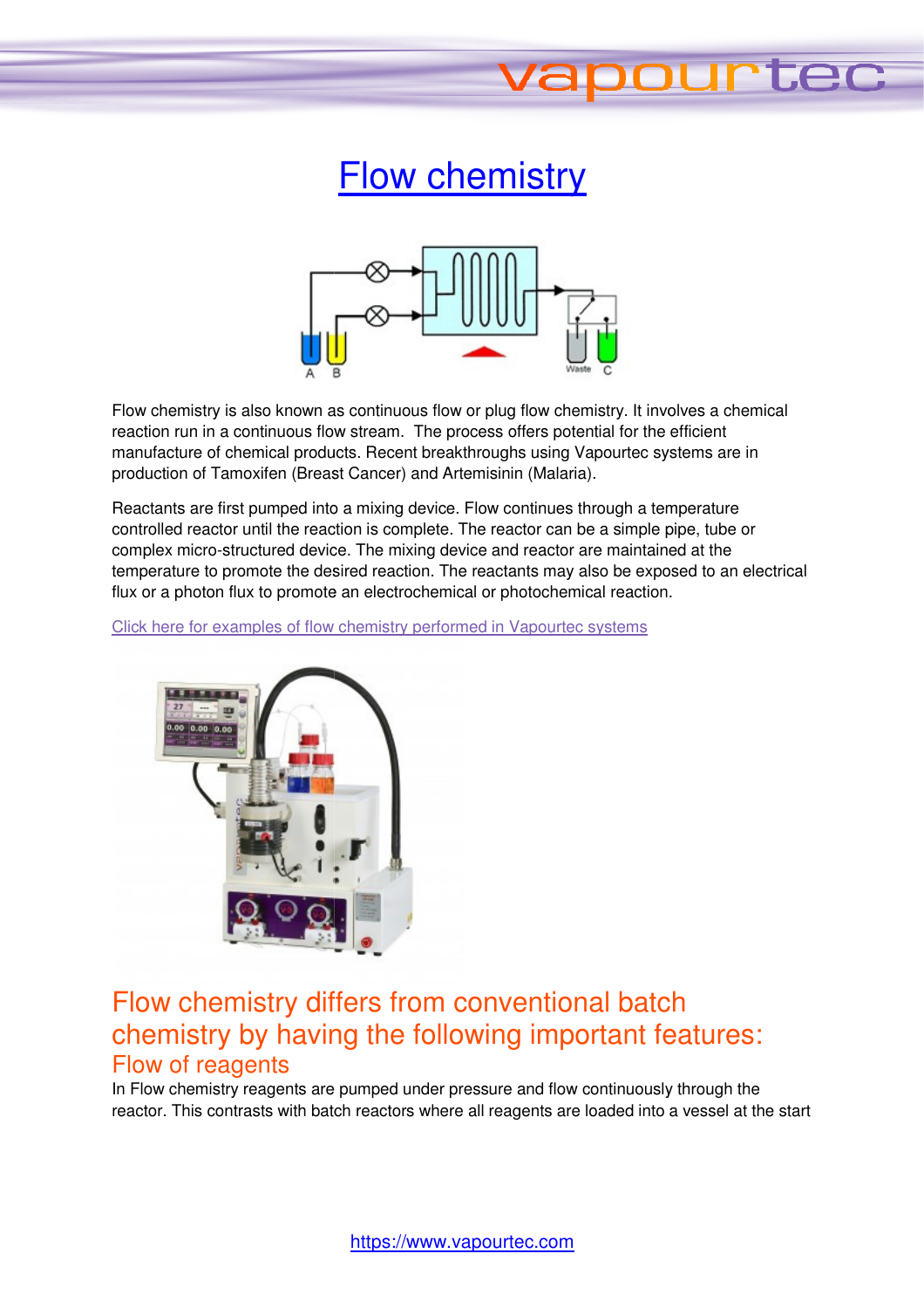## Control of reaction time

Reaction time is determined by the time the reagents take to flow through the reactor. This period is called the residence time.

**TUPFE** 

## Control of stoichiometry

Reaction stoichiometry is controlled by the relative flow rates of the reactants. The concentration of one reagent relative to another can be increased simply by pumping that reagent at a higher rate of flow.

## Heat transfer

Flow reactors have excellent heat transfer when compared with batch reactors. This feature is due to the much greater surface area to volume ratio of flow reactors over batch reactors.

## Mass transfer

Reactors designed for flow chemistry have high rates of mass transfer. This is due to the small sizes and good mixing that is possible.

## Flow Chemistry is easily scaled

Flow reactions can simply be run for longer. This produces more material.

#### Precise control

Flow chemistry offers the chemist precise control of the four critical reaction parameters. These parameters being stoichiometry, mixing, temperature and reaction time

#### Low inventory of materials

When reactions are run in continuous flow only small quantities of potentially hazardous materials are "in-process".

#### Telescoped reactions

Reactive intermediates don't need to be isolated. Flow reactions can be easily run in sequence or "telescoped". quantities<br>w reactions<br>sure within

### No head-space

Flow reactors do not require a head space. The pressure within the reactor is controlled by a device called a back pressure regulator (BPR). With high pressure batch reactors the gas within the head space must be pressurised.

#### Very low back-mixing

Flow reactors can be arranged to have very little or even no back-mixing

Click here for examples of chemistry performed in continuous flow.